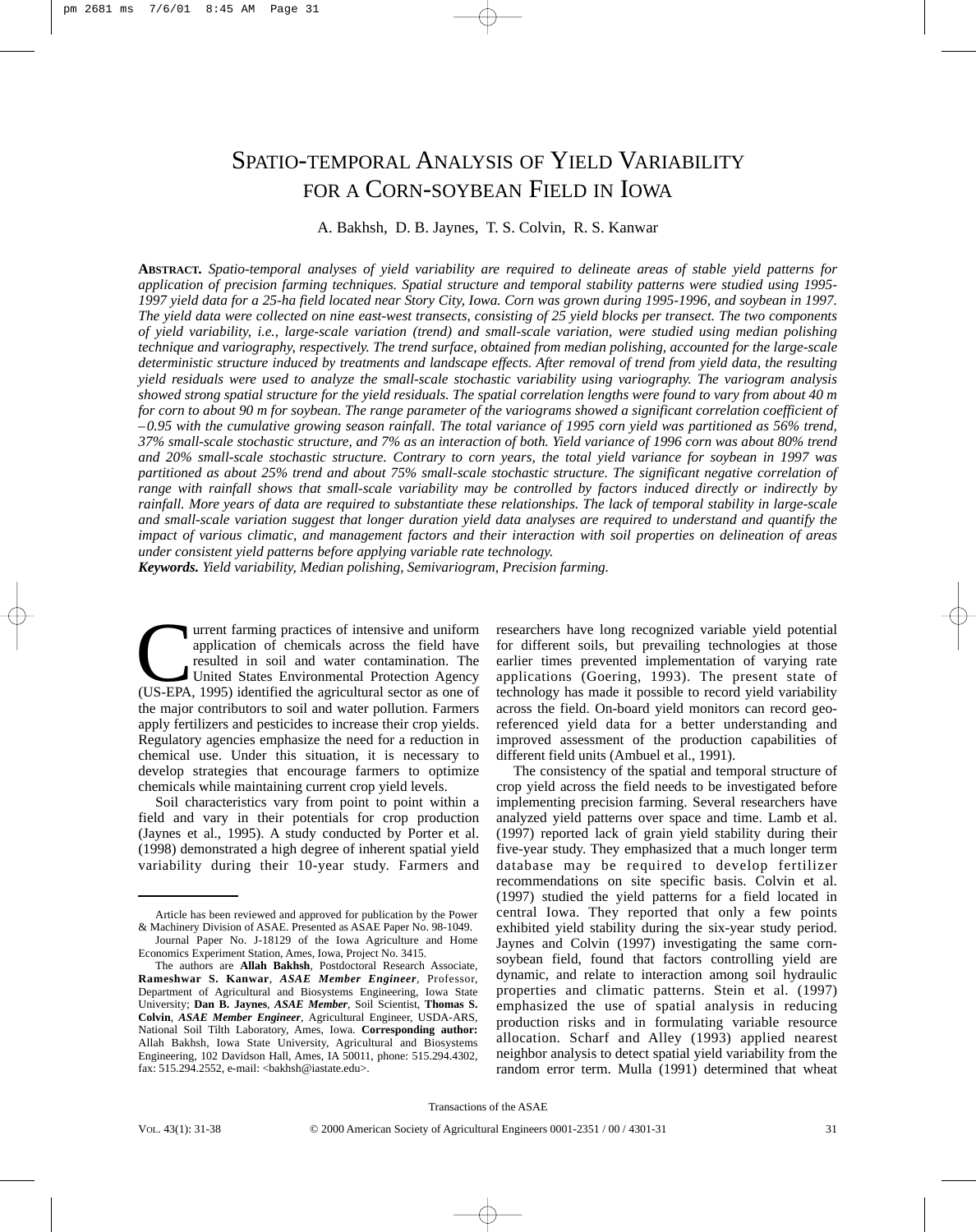yields were correlated to a distance of 70 m in a field located in the Palouse region of eastern Washington. Miller et al. (1988) reported a correlation distance of 80 m in a northern California wheat field. These studies concluded that a better understanding of yield variability across the field could improve management practices by including spatial information about the availability of soil water and the nutrient status of the various field units.

Yield may be thought of as a random variable that is a function of large-scale deterministic structure (or trend) and small-scale stochastic structure (Cressie, 1993). The separation of trend from small-scale stochastic structure can be accomplished using the median polishing technique proposed by Cressie (1993). Mohanty and Kanwar (1994) and Cahn et al. (1994) applied this technique to reveal trend surfaces of soil physical and chemical properties. The residuals obtained from detrending the data by the median polishing technique can be used in variography analysis to study the small-scale stochastic structure. Variography analyses have been applied to yield data to examine the spatial dependency of the random function (Jaynes and Colvin, 1997). The comparison of variograms and trend surfaces of yield data over space and time domains can help in understanding the factors controlling the yield variability. These factors can then be considered when using variable rate application technology for enhancing environmentally safe crop production (Ambuel et al., 1994).

The implementation of precision farming technologies requires delineation of the field areas with consistent yield response patterns before applying variable agricultural inputs (Bakhsh et al., 1997). Geostatistical analyses have been reported as being useful in defining these areas for

site-specific agricultural inputs (Cressie, 1993; Stein and Corsten, 1991). Therefore, this study presents a spatial analysis of three-year, corn-soybean yield data collected at a field near Story City, Iowa, to:

- Compare the stability of large-scale and small-scale variations of 1995-1997 yield data.
- Investigate the extent of spatial correlation for corn and soybean yield residuals and their relationship with rainfall data.

## MATERIALS AND METHODS **STUDY AREA AND FIELD MEASUREMENTS**

The research site is a 25-ha subsurface-drained field located near Story City in Story County, Iowa, owned and managed by a farmer. Various field data from the site have been collected since 1995 to assess the feasibility of precision farming practices. The soil survey (DeWitt, 1984) of Story County indicates that soils of the study field are in the Kossuth-Ottosen-Bode Soil Association. Most of the soils within this association are poorly drained with slopes ranging from 0 to 5%. A detailed soil survey of the field, conducted on a regular grid of 50 m  $\times$  75 m, showed that the field consists of about 50% Kossuth (388), 40% Ottosen (288), 8% Harps (95), and 2% Okoboji (6) soils (fig. 1). These soils are moderately suited to corn, soybeans, and small grains if adequate drainage is provided.

The management practices of the study area included primary tillage by moldboard plow in 1995 and 1996, and chisel plow in 1997. The secondary tillage was done with disking. Corn was grown in the field in 1995-1996 and soybean in 1997. Anhydrous ammonia was injected one



**Figure 1–Map of the study area, near Story City, Iowa, showing soil type, topography, and sampling sites of the yield data.**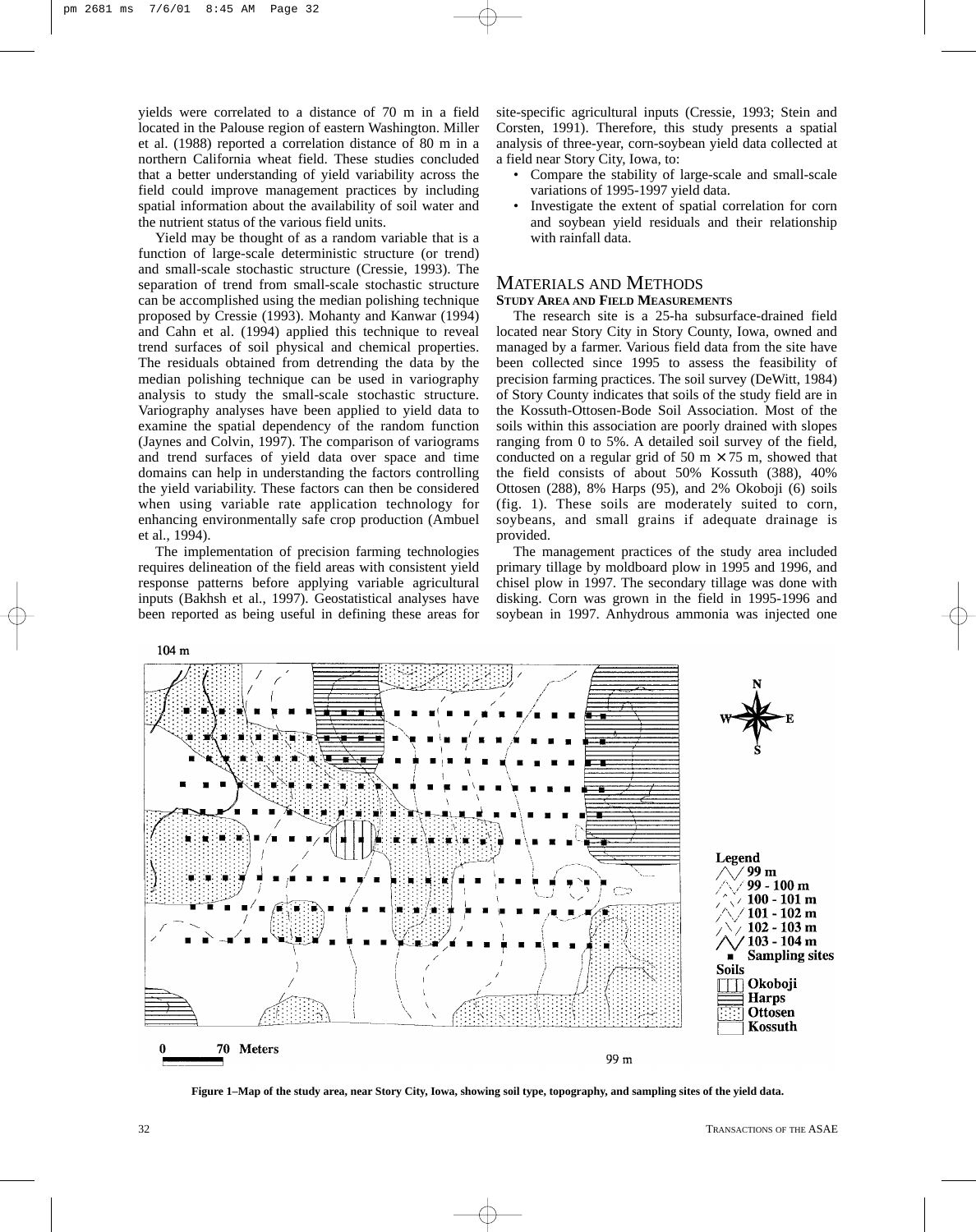week before planting in 1995 and 1996. Actual N-fertilizer treatments of 67 kg/ha categorized as low (L), 135 kg/ha categorized as medium (M), and 202 kg/ha categorized as high (H), were applied in three blocks in 1995 and 1996; no nitrogen was applied in 1997. The order of treatment application in these three blocks varied from south to north of the field as LMH, HML, and LMH for 1995, and HML, HML, and LMH for 1996. Yield measurements were made with the field-plot combine described by Colvin (1990). Corn and soybean yields were measured on nine east-west transects, with 25 yield blocks per transect. The length of each transect was 500 m. Each yield block was  $20 \times 2.28$  m in size. These transects formed a grid of  $9 \times 25$  yield values. The distance among transects was controlled by drain spacing and varied from 25 m in the north of the field to 37 m in the south. The weight of the grain collected over each yield block was corrected for grain moisture (155 g/kg for corn and 130 g/kg for soybean). The harvest line positions were consistent for all 225 data points for each year (1995, 1996, and 1997).

#### **STATISTICAL ANALYSIS**

The descriptive statistics were computed using SAS (1985). The two main components of yield variation i.e., large-scale variation (trend) and small scale variation (stochastic variability) were studied using median polishing technique and variography, respectively (Cressie, 1993). To remove the effect of physical factors induced by crops, fertilizer treatments and years, the data were detrended by using the median polishing technique (Cressie, 1993). Jaynes and Colvin (1997) applied this technique to yield data for detrending. The technique estimates the grid yield \_ data for detrending. The technique estimates the grid yield  $(Y_{ij})$  value as the sum of the overall median ( $\overline{m}$ ), transect  $(\mathbf{r}_{ij})$  value as the sum of the overall median (m), transect<br>median ( $\bar{r}$ ), column median ( $\bar{c}$ ), and a residual term (R), (eq. 1):

$$
Y_{ij} = \overline{m} + \overline{r_i} + \overline{c}_j + R_{ij}
$$
 (1)

where subscripts i and j are the transect and column numbers of the grid, respectively.

The median polishing technique may not capture all of the large-scale trends, as the trend orientation is not known *a priori* (Cressie, 1993). Therefore, an additional term was included in equation 1 to detect any further trend in the polished data (eq. 2):

$$
Y_{ij} = \overline{m} + \overline{r_i} + \overline{c_j} + g(i - \overline{i})(j - \overline{j}) + R'_{ij}
$$
 (2)

where i  $\overline{\phantom{a}}$ and j  $\overline{\phantom{a}}$ are the average transect and column number of the grid. To detect this additional trend, a regression analysis between  $R_{ij}$  and  $(i - i)(j - j)$  terms was done with zero intercept to check the significance level of the slope g. Only the soybean residuals (1997) showed the presence of an additional trend captured by this term. Hence, 1997 residuals were adjusted by partitioning the residuals term from equation 1 into two terms,  $g(i - i)(j - j)$ , and  $R'_{ij}$ equation 2. The adjusted residuals were again regressed to detect the existence of any further trend, which was not found.

Variography analyses used in this study assume the data have a Gaussian distribution. Therefore, the outliers and the distribution of the residual yield data for the three years were checked by stem and leaf plots, box plots, and normal probability plots. The criterion used to identify outliers was the box plot. The box plot criteria adopted by SAS for outliers were (Ott, 1993 ):

| Lower and upper boundaries $Q_1 - 1.5$ (IQR)<br>for mild outliers: | $O3 + 1.5$ (IOR) |     |
|--------------------------------------------------------------------|------------------|-----|
| Lower and upper boundaries $Q1 - 3(IQR)$<br>for extreme outliers:  | $O3 + 3(IOR)$    | (3) |

Lower and upper boundaries  $\bigcap_{i=1}^{\infty}$   $\bigcap_{i=1}^{\infty}$ 

where Q1, Q3, and IQR are the lower quartile, upper quartile, and interquartile ranges, respectively. The ordinary kriging module from GEOPACK (Yates and Yates, 1989) was used to estimate the replacement values for the extreme outliers. A preliminary variogram model fitted to the residual data including outliers was used during kriging. In order to bring the data closer to a normal distribution, only extreme outliers (two values in 1996 and one in 1997) were replaced by the kriged estimates before performing the final variography analysis (Mohanty and Kanwar, 1994).

## **STOCHASTIC VARIABILITY**

Experimental variograms were calculated from the yield residuals after detecting and subtracting the large-scale deterministic variation from the yield data. All sample variogram computations and model fittings were performed using GEOPACK software, assuming isotropic conditions. The isotropic assumptions were verified by variography analysis, in north and east orientations. GEOPACK estimates the semivariance, defined as below:

$$
\gamma(h) = \frac{1}{2N(h)} \sum_{i=1}^{N(h)} [Z(x_i) - Z(x_i + h)]^2
$$
 (4)

where  $\gamma$ (h) is the semivariogram estimator for lag distance, h,  $Z(x_i)$  is the yield residual value at location  $x_i$  and  $x_{(i+h)}$ , and N(h) is the total number of sample couples.

GEOPACK uses a nonlinear least square method to fit a model to the experimental variogram. Different models were tested for fitting the data. A spherical model was found as the best fit based on correlation matrix between predicted and experimental values. The spherical model is defined as:

$$
\gamma(h) = c_o + c_s \left(\frac{3h}{2a} - \frac{h^3}{2a^3}\right) \qquad 0 < h \le a
$$
  

$$
\gamma(h) = c_o + c_s = c \qquad h > a \qquad (5)
$$

where h is the lag distance (m) between pairs,  $c_0$  is the nugget,  $c_s$  is the spherical component, c is the sill, and  $a$  is the range of the semivariogram.

The appropriateness of the variogram model to the experimental variogram was checked using the crossvalidation technique, proposed by Cressie (1993). This method involves estimating the value of the random function at every known sampling location while excluding the known value at that location during the estimation. The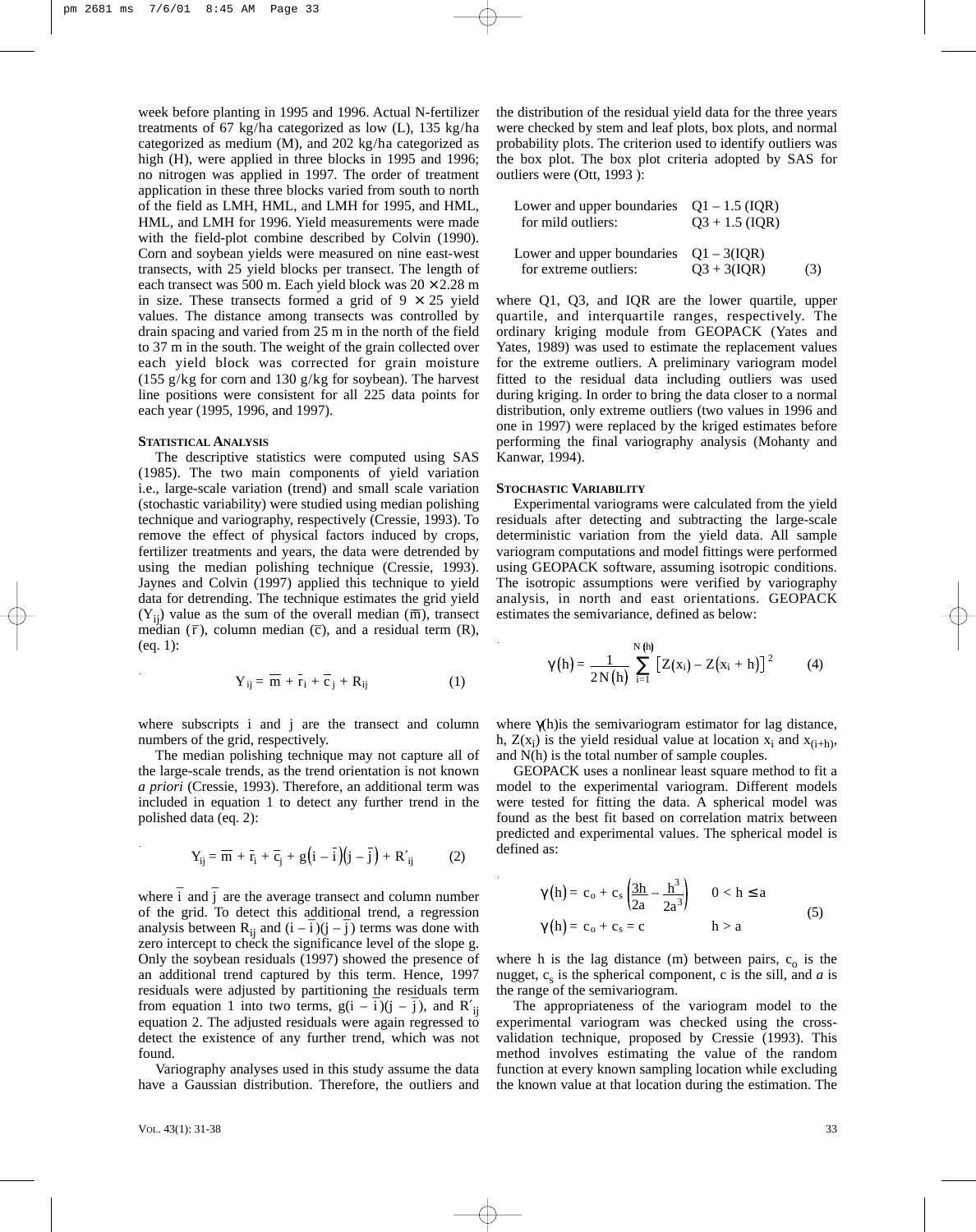cross-validation procedure indicates an acceptable variogram model when the reduced mean and variance are approximately 0.0 and 1.0, respectively.

The range values of the variogram models were regressed to examine the correlation between this spatial parameter and the cumulative growing season rainfall (March through mid-September) as reported by Jaynes and Colvin (1997). Rainfall data for 1996 and 1997 were available from a weather station at the experimental site; whereas, rainfall data for 1995 were collected from Iowa State University's Agronomy farm about 25 km from the research site. Soil water variation occurring in the field as a result of change in season rainfall pattern and its interaction with hydraulic properties of soil and landscape may affect the spatial structure of the yield pattern (Mulla and Schepers, 1997).

The covariance matrix using SAS was calculated for each year's yield data in order to compute how the total yield variance was partitioned among the large-scale deterministic structure, the small-scale stochastic structure, and the covariance between the two.

# RESULTS AND DISCUSSION

Descriptive statistics of corn-soybean yields for 1995-97 are shown in table 1. The grain yield in 1996 was greater than in 1995, probably due to climate and nutrient carryover effect, as almost the same blocks of fertilizer treatments were retained for both years. Power et al. (1998; fig. 11) have reported greater amount of residual soil nitrates based on greater fertilizer application rates. The growing season rainfall for 1996 (738 mm) was about 16% more than that of 1995 (637 mm), and 57% more than that of 1997 (469 mm). In 1997, soybean was grown and no N-fertilizer was applied. The 1997 yield showed less variability based on its interquartile range and standard deviation among the three years of data, due to mostly no application of fertilizer treatments and probably the N-fixing ability of soybean. Almost all of the data were found to be skewed negatively. The interquartile range was found to be the greatest for 1996. Coefficient of variation (CV) was found to be the greatest for 1996, and ranged from 5 to 20% for the three years of data. The same range of CV was observed by Jaynes and Colvin (1997) and Sadler et al. (1995).

The output of the regression analysis of the additional term equation 2 is shown in table 2. The slope, g, for corn data (1995-1996) was not found significant; whereas, the slope for the soybean data was significant, and, therefore, the trend for 1997 was computed again using equation 2. Table 2 shows that the diagonal component for 1995 and

**Table 1. Descriptive statistics for corn-soybean yield (Mg/ha) data collected at 225 locations of a 25-ha field**

| at 229 iocations of a 29-na ficiu |         |             |      |        |         |                       |         |                       |         |
|-----------------------------------|---------|-------------|------|--------|---------|-----------------------|---------|-----------------------|---------|
|                                   |         | Grain Yield |      |        |         | Median Polished Yield |         | <b>Yield Residual</b> |         |
| <b>Statistics</b>                 | 1995    | 1996        | 1997 | 1995   | 1996    | 1997                  | 1995    | 1996                  | 1997    |
| Mean                              | 7.87    | 8.78        | 3.59 | 7.94   | 8.86    | 3.61                  | $-0.07$ | $-0.11$               | $-0.01$ |
| Median                            | 7.93    | 9.43        | 3.60 | 7.94   | 9.57    | 3.61                  | 0.00    | 0.00                  | 0.00    |
| Standard deviation                | 0.77    | 1.77        | 0.17 | 0.57   | 1.61    | 0.09                  | 0.46    | 0.79                  | 0.15    |
| <b>Skewness</b>                   | $-0.54$ | $-0.74$     | 0.09 | 0.13   | $-0.73$ | 0.09                  | $-0.48$ | $-1.19$               | $-0.03$ |
| Kurtosis                          | 0.32    | $-0.76$     | 0.87 | $-0.5$ | $-1.03$ | $-0.14$               | 0.43    | 4.48                  | 1.47    |
| Minimum                           | 5.49    | 3.97        | 3.06 | 6.73   | 5.62    | 3.38                  | $-1.61$ | $-4.34$               | $-0.47$ |
| Maximum                           | 9.81    | 11.1        | 4.30 | 9.47   | 11.07   | 3.86                  | 0.92    | 2.00                  | 0.60    |
| Inter quartile range              | 0.98    | 3.06        | 0.20 | 0.82   | 2.66    | 0.13                  | 0.48    | 0.75                  | 0.13    |
| Coefficient of variation          | 9.8     | 20.1        | 4.7  | 7.2    | 18.2    | 2.49                  | ۰       |                       |         |

Table 2. Regression analysis between  $\mathbf{R_{ij}}$  and  $(i-\bar{i})(\mathbf{j}-\bar{j})$ **for slope significance** 

| Years | d.f. | Intercept | Regression<br>Coefficient | P-value for<br>Coefficient |
|-------|------|-----------|---------------------------|----------------------------|
| 1995  |      |           | $-0.006$                  | 0.83                       |
| 1996  |      |           | 0.046                     | 0.31                       |
| 1997  |      |           | 0.02                      | $0.01*$                    |

Significant at 5% level of significance;  $R_{ij}$  = yield residuals for transect i and column j. \_  $\overline{a}$ 

i , j = average transect and column number

1996 may have been masked by management and N treatments for corn.

Initially, corn yield residuals failed the Kolmogorov-Simrinov test for normality (Mood et al., 1974); whereas, soybean yield residuals were found to be Gaussian in distribution at a 5% level of significance. Before performing variography analysis, different transformation techniques such as logarithmic and exponential were used to seek normal distribution of the corn yield residuals, but neither resulted in a normal distribution. The extreme outliers, indicated by the box plots (SAS Institute, 1985) were replaced by the kriged estimates for those specific locations. Only two extreme outliers from 1996 and one from 1997 were replaced; whereas, no extreme outlier was found for the 1995 data. After replacing the outliers, the histograms, and normal probability plots are shown in figures 2 and 3. Mild outliers were not replaced, as the probability plots were almost straight lines. The approximate straight lines of the normal probability plots now showed that the data did not violate the assumption of normality (Ott, 1993).

The spatiotemporal yield stability was investigated by developing a correlation matrix (unranked) between the nine transects (rows) for three years of data (table 3). Transect-wise correlation was studied to examine the stability of the field production capabilities and to see if the same sites in each transect were giving higher or lower yields for each year. The correlation matrix for raw yield data was developed to compare its stability with that of the yield residuals. Only a few transects (5, 7, 8, and 9) showed significant stable correlation for raw yield and yield residual data for a few years.

The correlation matrix for yield residuals showed that the first transect has significant positive correlation for corn years. The fifth transect showed a significant negative correlation between soybean and 1996 corn crops. The seventh transect showed positive correlation for corn years. The eighth and ninth transects also showed a positive correlation between corn and soybean crops for only 1996. About 18% of the transects showed significant correlation between yield data for any two years. No single transect showed stable yield pattern among three years of data.

The correlation coefficients for the overall trend surface for all transects for years 1995 and 1996, 1995 and 1997 were found to be about 0.44 and 0.43, respectively; whereas, for years (1996 and 1997) it was about 0.10. Better correlation between 1995 and 1996 might be explained with the same crop and almost the same N fertilizer treatments during both years. The poor relationship between 1996 and 1997 data could have resulted from the higher yield variability in 1996, no N-fertilizer application for 1997, and the different crop in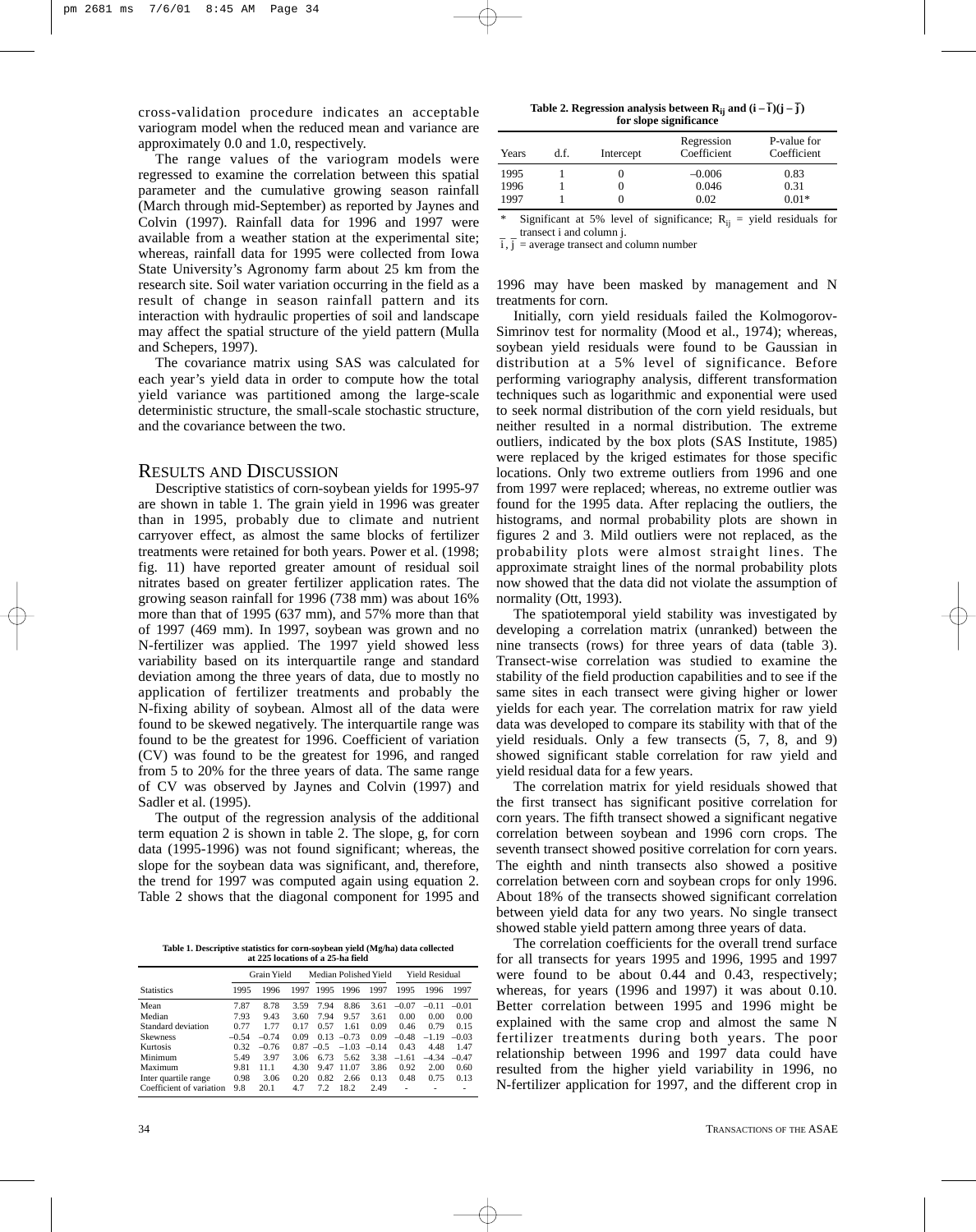

**Figure 2–Histograms of corn-soybean yield residuals.**

1997. The amount and pattern of growing seasonal rainfall of 738 mm in 1996 was different from the rainfall of 469 mm in 1997.

#### **LARGE-SCALE VARIABILITY**

The large-scale deterministic structure of the yield was investigated by developing the trend surface computed from median polished data (eqs. 1 and 2). To compare the trends for different crops and treatments, the trend data were normalized by division with the overall median of the respective year. The trend surfaces for the three years of data are shown in figure 4. The normalized trend surfaces show the effect of the fertilizer treatments. The trend surface for 1995 is smoother than that of 1996; whereas, the trend surface of 1996 is greatly variable. Both reflect the effects of low, medium, and high N-fertilizer treatment pattern (fig. 4). No N-fertilizer treatment was applied in 1997, therefore the trend surface for 1997 shows a relatively plane surface. The more pronounced pattern of 1996 may be due to repetition of N-fertilizer treatments and greater amount of rainfall. These trend surface plots show that the median polishing technique can be helpful in delineating areas of the field with low, medium, and high yield transects. The trend surface plots for 1995 and 1996



**Figure 3–Normal probability plots of corn-soybean yield residuals.**

**Table 3. Correlation matrix for 1995-1997 yield data**

|           | Correlative Years |                |         |                       |          |         |
|-----------|-------------------|----------------|---------|-----------------------|----------|---------|
|           |                   | Raw Yield Data |         | <b>Yield Residual</b> |          |         |
| Transects | 95:96             | 96:97          | 95:97   | 95:96                 | 96:97    | 95:97   |
|           | $-0.09$           | 0.33           | 0.01    | $0.46*$               | 0.31     | 0.30    |
| 2         | 0.19              | $-0.03$        | 0.34    | 0.20                  | $-0.04$  | 0.22    |
| 3         | $0.39*$           | 0.09           | 0.15    | 0.28                  | $-0.15$  | 0.22    |
| 4         | $0.39*$           | $-0.02$        | 0.02    | 0.02                  | $-0.21$  | $-0.07$ |
| 5         | $-0.17$           | $-0.69*$       | 0.33    | $-0.09$               | $-0.67*$ | 0.09    |
| 6         | 0.20              | $-0.01$        | $0.40*$ | $-0.26$               | $-0.02$  | $-0.02$ |
| 7         | $0.43*$           | 0.02           | $-0.07$ | $0.63*$               | 0.15     | $-0.08$ |
| 8         | $-0.07$           | $0.56*$        | $-0.16$ | 0.01                  | $0.46*$  | $-0.01$ |
| 9         | 0.33              | $0.66*$        | 0.07    | 0.09                  | $0.41*$  | 0.01    |

Significant at 5% level of significance.

followed closely the low  $(L)$ , medium  $(M)$ , and high  $(H)$ N-fertilizer treatment effects; whereas, the 1997 trend surface plot may show the intrinsic nutrient potential of the field, as the trend surface for 1997 does not show any carryover effect of the fertilizer treatment from 1996. The variable amount of rainfall during the study period might have affected the nitrate-nitrogen leaching and in turn any carryover effect from year to year.

The trend surfaces can be explained better by combining the information from correlation matrix for the raw yield data. The transects with significant correlation coefficients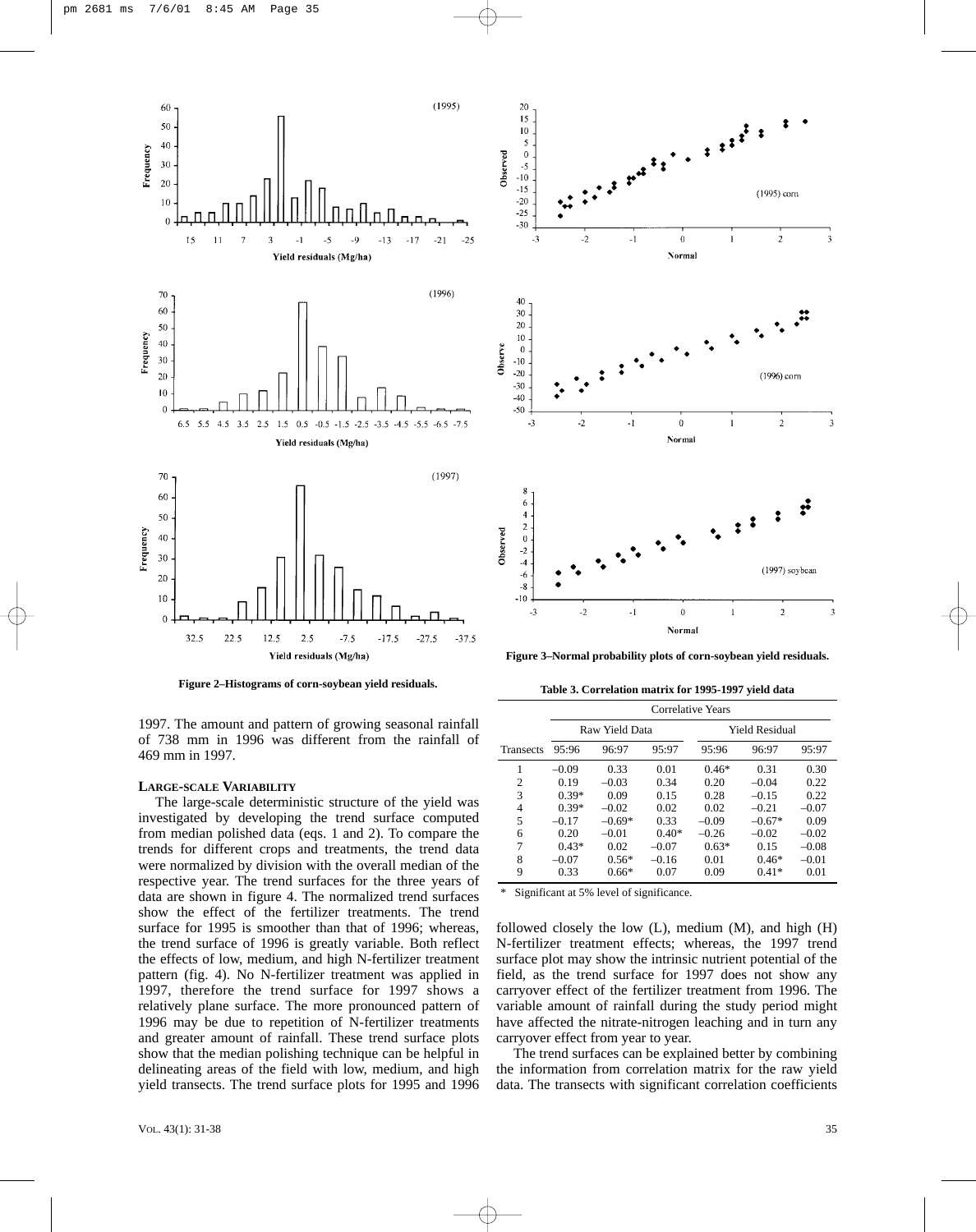

**Figure 4–Comparison of normalized trend surfaces estimated by the median polishing technique for corn-soybean crops (shown by the** fertilizer treatments as  $L$ , M, H for corn;  $L =$  low;  $M =$  medium;  $H =$ **high).**

(table 3) for raw yield data can be verified by viewing the trend surfaces for those transects (fig. 4). The column-wise correlation coefficients among the trends for 1995 and 1996, 1996 and 1997, and 1995 and 1997 were found to be about –0.07, 0.25, and 0.39, respectively. These poor correlations may be due to landscape effect and management practices. The trend surface analyses and correlation coefficients also show that yield patterns were more stable along transects compared with column trends. The crop management operations were also performed along the transects. This relative transect-wise stability might be attributed to the treatment effects dominating the intrinsic spatial variability.

## **SMALL-SCALE VARIABILITY**

Figure 5 shows the variogram analysis of the yield residuals. A spherical model was fitted to the experimental variogram. No nugget effect was found for corn for both years of 1995 and 1996. However, a nugget effect was found in the case of soybean for 1997. The nugget accounts for the microscale variability, which may have been masked in the corn data, due to higher variance for corn yield compared with that of soybean. The spherical models fitted each experimental variogram well, showing correlation coefficients of 0.99, 0.98 and 0.93 for 1995, 1996 and 1997 data. The range varied from about 40 m for corn to about 90 m for soybean. The range of spatial dependency for soybean was more than twice that of corn. The reason for increase in correlation scale for soybean is not known, but might be attributed to the effects of climate and crop rotation. Sill values of 0.22 and 0.49  $(Mg/ha)^2$ were found for 1995 and 1996 corn yield data and  $0.018$  (Mg/ha)<sup>2</sup> for soybean. The different sill values represent the magnitude of the small-scale stochastic variability for each year.

The cumulative growing season rainfall was used to explain the spatial variation in yield since an earlier study by Jaynes and Colvin (1997) pointed to such effect. The



**Figure 5–Comparison of experimental and spherical model fitted semivariograms.**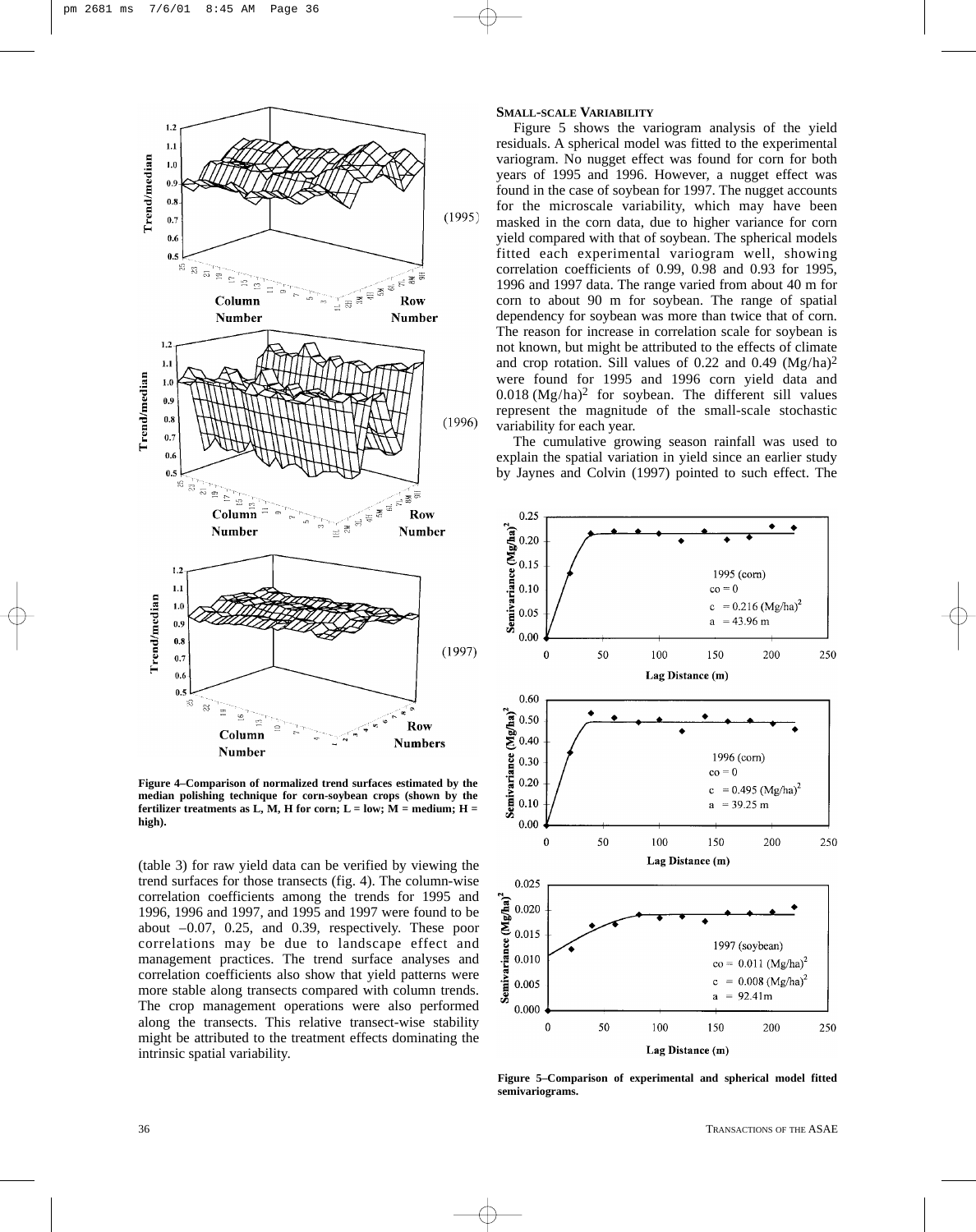presence of correlation between rainfall and range was found significant as shown in figure 6. Overall, the data points for 1995, 1996, and 1997 appear to define a negative slope, opposite of that found by Jaynes and Colvin (1997). Their results were based on six-year data and the relationship between range and rainfall was found positive. Further analysis of their data showed that years (2 out of 6) with above average rainfall had the largest value of range. Whereas our data did not show positive relationship between range and rainfall though  $\mathbb{R}^2$  was significant. In their case, rainfall increased the value of range. Therefore, rainfall might have masked the effect of water holding capacity of soils on yield variability and resulted in smoother yield patterns thus increasing the value of range. Whereas in our case, the crop rotation or interaction of crop rotation with rainfall might have masked the impact of intrinsic variability of soils and caused smoother yield patterns for soybean compared with that under corn and therefore increased the value of range. These results show that interaction of soil properties either with rainfall or crop rotation and rainfall can affect the value of range and this effect may vary from field to field. Therefore, more years of data under different rainfall and soil types are needed to substantiate these relationships.

## **COMPONENTS OF YIELD VARIABILITY**

Variance distribution of yield data is shown in table 4. The statistical analysis showed that 56% of the total variance of the 1995 yield data was explained by the largescale deterministic structure, while 37% was attributed to the small-scale stochastic structure, and about 7% was from an interaction between the two sources of variation. For the 1996 yield data, the trend represented 80% of the variability, and the remainder was covered by the yield



**Figure 6–Relationship of the spatial parameter 'range' with the cumulative growing season rainfall for three years of corn-soybean data. Solid line is a relation found by Jaynes and Colvin (1997). Dashed line is least square fit to the data.**

|  |  |  | Table 4. Variance (Mg/ha) <sup>2</sup> distribution of the yield data |  |  |
|--|--|--|-----------------------------------------------------------------------|--|--|
|--|--|--|-----------------------------------------------------------------------|--|--|

| Years | <b>Total Yield</b><br>Variance | Trend<br>Variance | Residual<br>Variance | Covariance<br>(trend:residual) |
|-------|--------------------------------|-------------------|----------------------|--------------------------------|
| 1995  | 0.59                           | 0.33(56%)         | 0.22(37%)            | 0.04(7%)                       |
| 1996  | 3.13                           | 2.59(83%)         | 0.63(20%)            | $-0.09(-3%)$                   |
| 1997  | 0.03                           | 0.008(29%)        | 0.023(76%)           | $-0.001(-5%)$                  |

Total yield variance = Trend variance + Residual variance +  $2 \times$ Covariance (trend:residual).

residuals. The 1996 data showed a greater effect of fertilizer treatments, and, therefore, the trend was more dominant compared with that of 1995. This is due to the same N-fertilizer treatments being repeated on nearly the same transects. Fertilizer treatments were not applied in 1997 and, therefore, trend explained only about 25% of the yield variability. The stochastic variability was more dominant and it captured about 75% of the yield variability.

The lack of temporal stability in either the large-scale deterministic structure or small-scale stochastic structure shows that crop yield variability is not only controlled by intrinsic soil properties but also by extrinsic variables such as climate and management factors. The weed intensity and water stress may vary from year to year. The carryover effect of fertilizer application as a function of rainfall amount may also vary from year to year. In total, these factors may affect the spatial as well as temporal variability in measured crop yield. It may be necessary to include various climate and management factors, in addition to soil factors, before detailed diagnosis of the yield pattern over a longer duration can be described.

# SUMMARY AND CONCLUSIONS

Yield data from three years (1995-1997) were analyzed for improved understanding of the spatial variability and temporal pattern of yield across a 25-ha field. Corn and soybean were grown during the study period, and different fertilizer treatments were applied. In order to compare yield pattern among different crops and years, data were detrended using the median polishing technique. This technique was successful in removing the trend due to fertilizer treatments from the overall yield patterns. The trend surface plots revealed the difference in normalized yield patterns based on the different levels of N-applications.

The variogram analysis showed strong spatial correlation of the small-scale yield variability. The zero nugget effect for corn may be attributed to the higher variance in the yield data that masked the microscale variability. Due to a relatively smaller variance, soybean data showed a nugget effect, which represents the inherent unsampled microscale variability. The sill value ranged from  $0.22$  to  $0.49$  (Mg/ha)<sup>2</sup>. The value of range was consistent for corn (40 m), but was significantly higher for soybean (92 m). The range showed high negative correlation coefficient of –0.95 with the rainfall. The sill values differed from year to year; whereas, range differed from crop to crop. The sill variation might have been caused by rainfall variability. The reason for range variation between crops is not known, but might have been affected by management factors such as crop rotation, fertilizer treatments, or weed intensity or their interaction with rainfall.

The total yield variance was studied by splitting it into two main components, one caused by the large-scale deterministic structure and the other contributed by the small-scale stochastic structure. This variance distribution analysis showed that the large-scale deterministic structure was dominant in corn due to fertilizer treatments that masked the stochastic variability; whereas, the small-scale stochastic structure explained about 75% of the total yield variance for soybean where no fertilizer was applied.